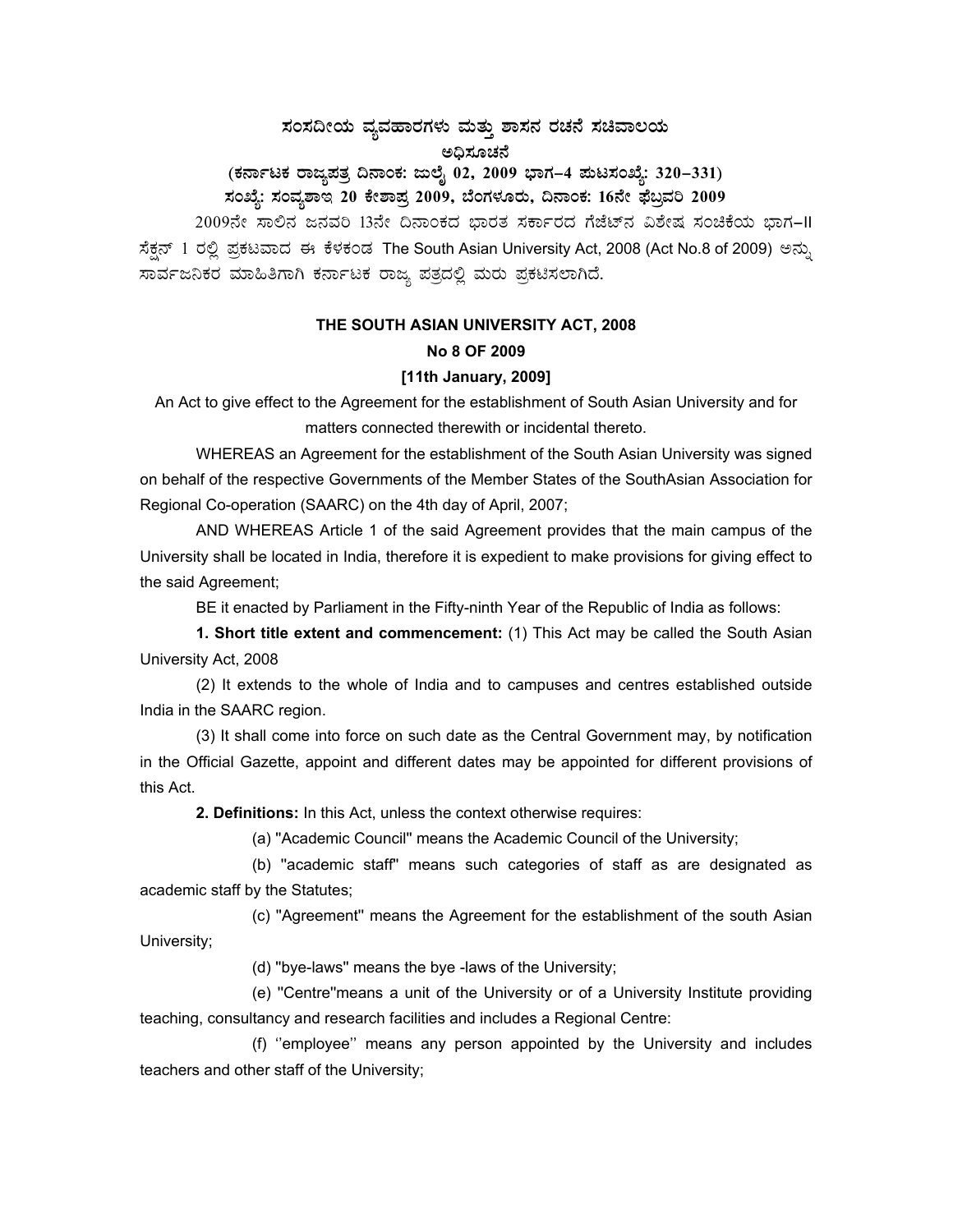(g) ''Executive Council'' means the Executive Council of the University;

(h) ''Faculty'' means a Faculty of the University;

 (i) ''Governing Board'' means a Governing Board of the University constituted under section 6;

 (j) ''Hall'' means a unit of residence, by whatever name called, for students of the University provided, maintained or recognized by it;

(k) ''Host Country'' means the Republic of India;

(l) ''Host Government'' means the Government of the Host Country;

(m)''Member States'' means the Member States of the SAARC;

(n)''prescribed''means prescribed by Statutes, Regulations or bye-laws;

(o) ''President'' means the President of the University appointed under section

12'

 (p) ''Project Office'' means the project office set up for the purpose of carrying out necessary tasks for establishing the main campus of the University;

 (q) ''Recognised institution'' means an institution of higher learning maintained or recognized by or, associated with, the University;

 (r) ''Regional Centre'' means a centre established or maintained by the University at any place in the SAARC region for the purpose of coordinating and supervising the work of campuses or centres in such region and for performing such functions as may be conferred on such centre by the Governing Board;

(s) ''Regulations'' means the Regulations of the University;

 (t) ''SAARC'' means an organization known as the South Asian Association for Regional Co-operation established by the Charter of the South Asian Association for Regional Co-operation signed on eighth day of December, 1985;

 (u) ''SAARC region'' means the region comprising the territories of the Member States;

(v) ''Schedule'' means the Schedule of the Act'

(w) ''Statutes'' means the Statutes of the University;

 (x) ''teacher'' means professor reader lecturer and research staff of the University appointed or recognized by the University for imparting instructions in the University or for giving guidance to students for pursuing any course of study of the University; and

(y) ''University'' means the South Asian University incorporated under section 4.

 **3. Provisions of Agreement to have force of law:** Notwithstanding anything contrary contained in any other law, the provisions of the Agreement set out in the Schedule shall have the force of law in India.

**4. Incorporation of South Asian University:** (1) With effect from such date as the Central Government may, by notification in the Official Gazette, appoint in this behalf, there shall be established for the purposes of giving effect to provisions of the Agreement, a University to be called as South Asian University.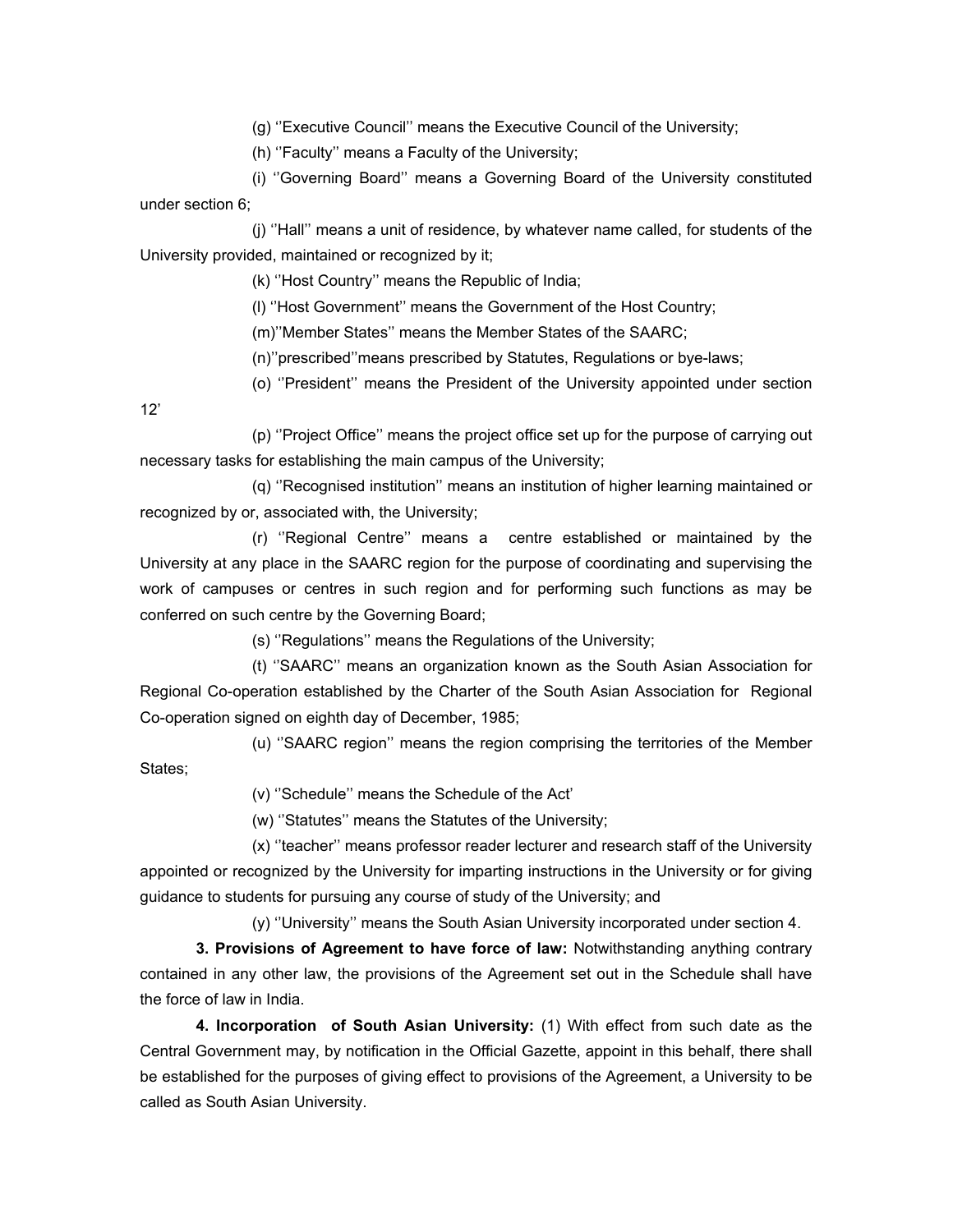(2) The University shall be a body corporate having prepetual succession and a common seal and shall sue an be sued by the said name.

(3) The Headquarters of the University shall be at Delhi

 (4) The University may establish or maintain campuses and centres at such other places within India and outside India in the SAARC region as it may deem fit.

**5. Jurisdiction:** The Jurisdiction of the University shall extend to whole of India and to campuses and centres established outside India in the SAARC region:

 Provided that where the University establishes and maintains any campus or centre outside India at any place in the SAARC region, then the Jurisdiction of the University shall extend to such campus or centre, subject to the provision of the Agreement and laws in force in any of the Member States within which such campus or centre is situated.

**6. Governing Board** (1) There shall be a Governing Board of the University consisting of two members from each of the Member States of the SAARC and the President of the University:

 Provided that until the first Governing Board is formed, the Inter-Governmental Steering Committee of the SAARC shall function as an interim Governing Board.

 (2) The Governing Board shall be headed by the Chairperson who shall be elected from amongst the members of the Governing Board.

 (3) The members of the Governing Board shall be selected in such manner and for such term as provided in Article 5 of the Schedule.

(4) The president of the University shall be the ex officio member of the Governing Board.

 (5) The Governing Board shall be responsible for all the policies and directions of the University and management of its affairs.

 (6) The Chairperson of the Board shall exercise such powers as may be prescribed by the Statutes.

**7. Objectives of University**: The objectives of the University shall be-

 (a) to disseminate and advance knowledge, wisdom and understanding by providing instructional and research facilities in such branches of learning as it may deem fit;

 (b) to take appropriate measures for promoting innovations in teaching-learning process, inter-disciplinary studies and application of knowledge to social advancement, and human welfare and to the promotion of regional peace and security:

 (c) to impart liberal and humane education towards capacity building of the South Asian nations in the domain of science, technology and other areas of higher learning vital for improving their quality of life and to give students the analytical tools needed for the pursuit of profession and inculcate in them the quality of leadership;

 (d) to foster in the students sound civic sense and to train them to become useful citizens of democratic societies;

 (e) to build a South Asian community of learning where students from countries of South Asia are able to develop their fullest intellectual potential and to create a South Asian community by strengthening regional consciousness;and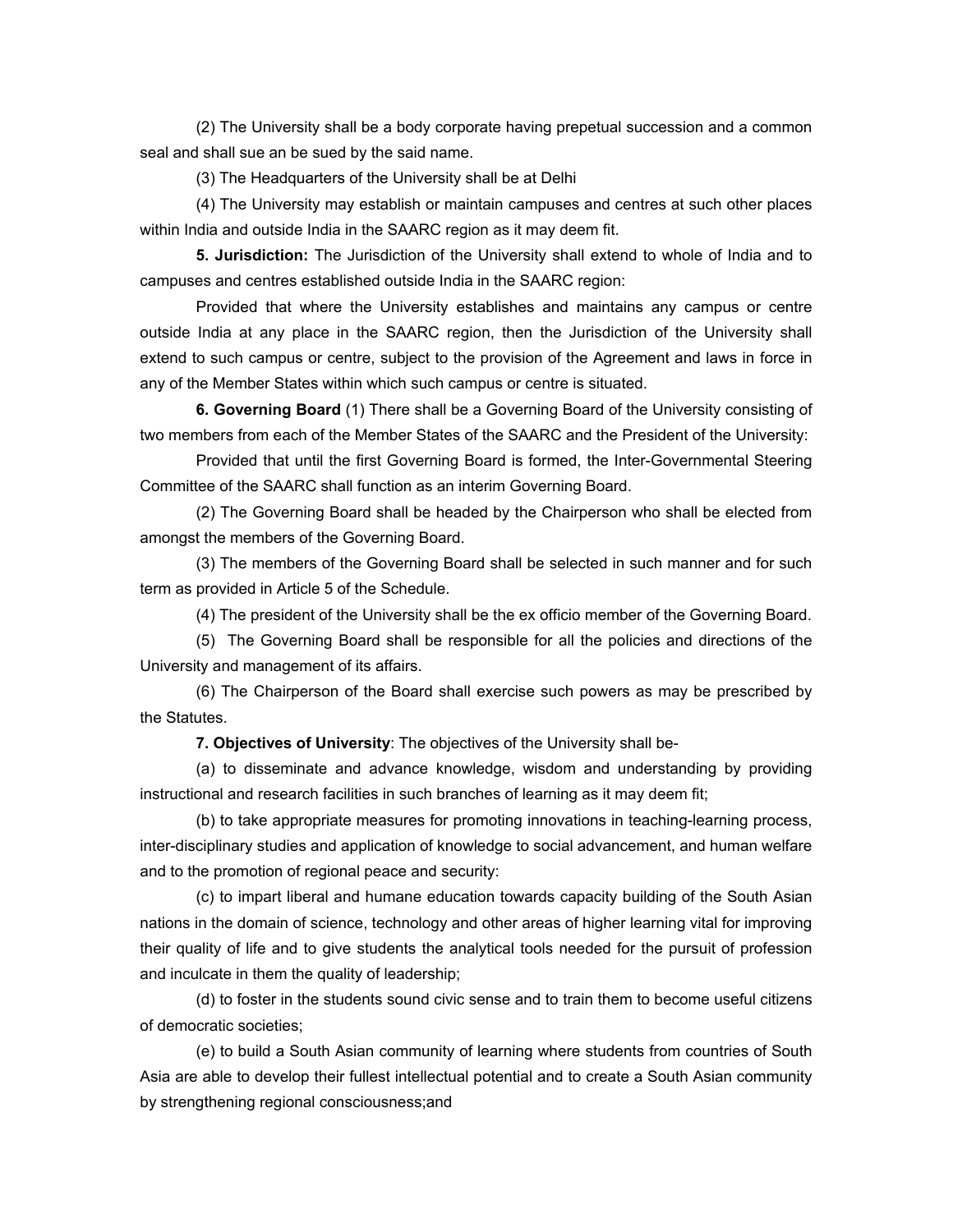(f) to harmonise the academic standards and accreditation norms in teaching research and curriculum that are acceptable to all Member States.

**8. Powers of University :** The University shall have the following powers, namely:

 (i) to provide for instruction in such branches of learning as the University may,from time to time, determine and to make provisions for research and for the advancement and dissemination of Knowledge;

 (ii) to establish such special centres and specialized laboratories and such other units for research and instruction as are necessary for the furtherance of its objects;

 (iii) to plan and prescribed courses of study for degrees, diplomas certificates or for any other purpose;

 (iv) to grant, subject to such conditions as the University may determine, diplomas or certificates and confer degrees or other academic distinctions on the basis of examinations, evaluation or any other method of testing and to withdraw any such diplomas, certificates, degrees or other academic distinctions for good and sufficient cause;

 (v) to confer honorary degrees or other distinctions in the manner prescribed by the Statutes:

 (vi) to organise and to undertake open learning programmes, extramural studies.training and extension services;

 (vii) to institute Chairs principalships, professorships, readerships and lecturerships and other teaching and academic positions, required by the University and to appoint persons to such Chairs, Principalships, Professorships Readerships and lecturerships and other teaching and academic positions;

 (viii) to appoint visiting professors, Emeritus professors, consultants, scholars and such other persons who may contribute to the advancement of the objects of the University;

 (ix) to recognise persons as Professors, Readers or lecturers or otherwise as teachers of the University;

 (x) to create administrative and other posts as the University may deem necessary from time to time and to make appointments thereto;

 (xi) to lay down conditions of service of all categories of employees, including their code of conduct;

 (xii )to establish and maintain campuses, Centres, Regional Centres as may be determined from time to time;

 (xiii) to admit to its privileges institutions situated within its jurisdiction as the University institutions and to withdraw all or any of those privileges in accordance with such conditions as may be prescribed by the Statutes;

 (xiv) to co-operate or collaborate or associate with any other University or authority or institution of higher learning or any other public or private body, having in view the promotion of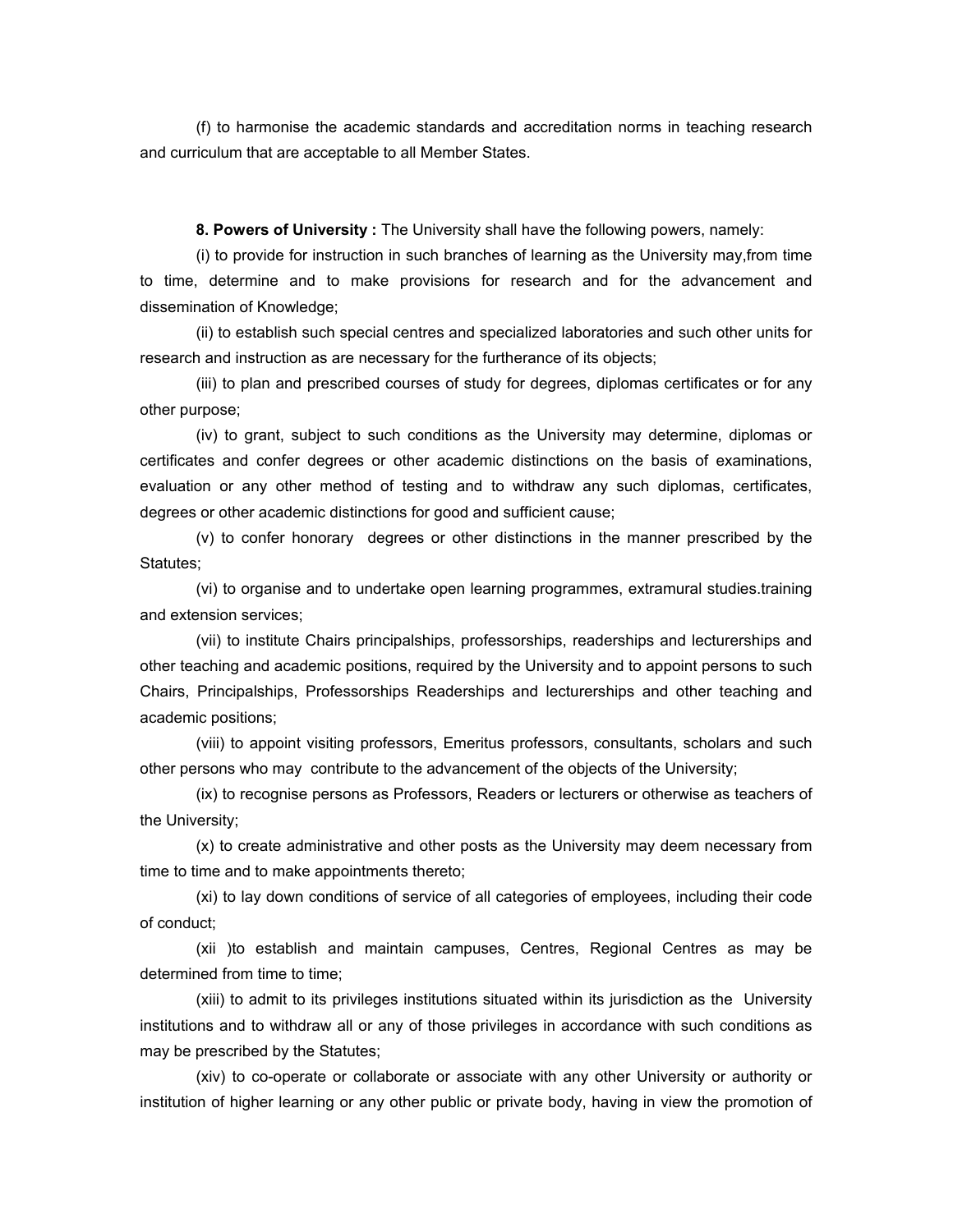purposes and objects similar to those of the University in such manner as may be prescribed and for such purposes as may be determined or agreed upon by the University;

 (xv) to determine standards of admission, including examination, evaluation or any other method of testing to the University, and the institutions maintained by or admitted to the privileges of the University;

(xvi) to demand and receive payment of fees and other charges as may be prescribed;

 (xvii) to establish Halls and to recognise, guide, supervise and control Halls not maintained by the University and other accommodation for students, and to withdraw any such recognition;

 (xviii )to make arrangements for promoting health and general welfare of students and employees of the University;

 (xix) to regulate and enforce discipline among the students and the employees, and to take such disciplinary measures in this regard as may be deemed by the University to be necessary;

(xx) to institute and award Fellowships, Scholarship, Studentships and prizes;

 (xxi) to receive benefactions, donations and gifts in accordance with the regulations made by the Governing Board as per norms of the SAARC and to acquire, hold, manage and dispose of any property, movable or immovable, including trust and endowment properties, for the purposes or objects of the University and to invest funds in such manner as it deems fit;

 (xxii) to borrow, with the approval of the Governing Board, on the security of the University property, money for purposes of the University;

 (xxiii) to recognize for any purpose, either in whole or in part any institution or members or students thereof on such terms and conditions as may, from time to time be prescribed and to withdraw such recognition;

 (xxiv) to enter into any agreement for the incorporation of any other institution in the University and for taking its rights, properties and liabilities and for any other purpose not repugnant to this Act;

(xxv) to make provision for research and advisory services and for that purpose to enter into such arrangements with other institutions or bodies as it may deem necessary;

(xxvi) to provide for the printing reproduction and publication of research and other work which may be issued by the University;

(xxvii )to exercise such other powers accorded to it under the Agreement; and

(xxviii) to do all such other acts as may be necessary incidental or conducive to the promotion of all any of the objects of the University.

**9. University open to all persons:** The University shall be open to all persons irrespective of gender, caste, creed, disability, ethnicity or socio-economic background and it shall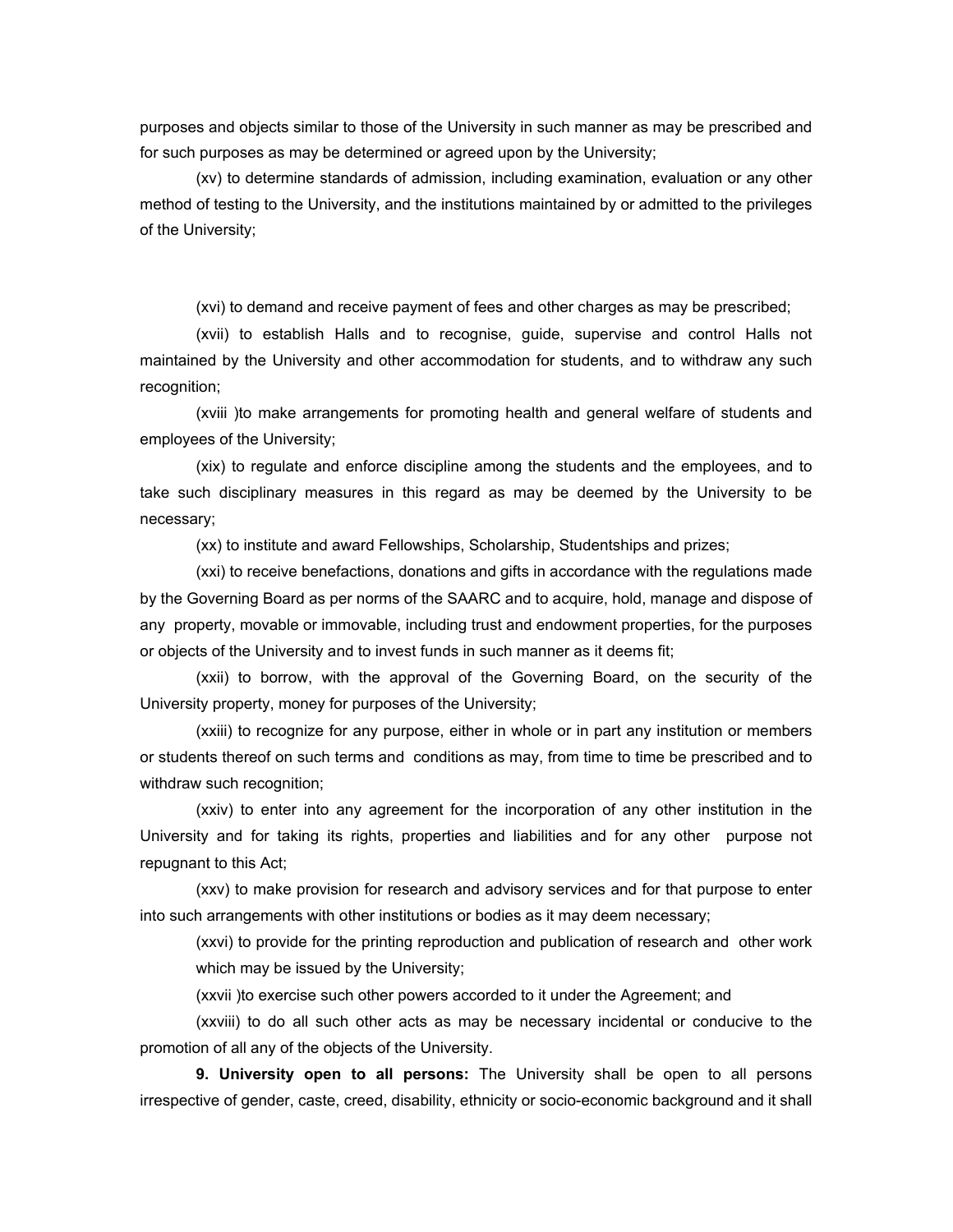not be lawful for the University to adopt or impose on any person, any test whatsoever of religious belief or profession in order to entitle him to be appointed as a teacher of the University or to hold any office therein or be admitted as a student in the University or to graduate thereat or to enjoy or exercise any privilege thereof.

**10. Visitor:** (1) The Foreign Minister of the current Chair of the SAARC shall be the Visiti or of the University.

(2) The Visit or shall have such powers as may be prescribed by the Statutes.

**11. Officers of University:** (1) There shall be a President of the University, and such other officers appointed in such manner as may be prescribed, who shall exercise such powers and functions as may be prescribed.

(2) The President shall be the Chief Executive Officer of the University.

**12. President and its powers:** (1) The President shall be appointed by the Governing Board in such manner as may be prescribed by the Statutes;

Provided that until the President is appointed, the Chief Executive Officer of the Project Office shall exercise the powers of the President and function as Chief Executive officer of the University.

(2) The President shall as the Chief Executive Officer ,exercise general supervision and control over affairs of the University and shall be responsible for implementing the objectives of the University and fulfilling the policy directives of the Governing Board.

(3) The President may, if he is of the opinion that immediate action is necessary on any matter, exercise any power conferred on any authority of the University by or under this Act and shall report to such authority at its next meeting the action taken by him on scuh matter;

Provided that such exercise of power shall be made only in emergent situations and in no case in respect of creation and upgradation of posts, and appointments thereto;

Provided further that if the authority concerned is of the opinion that such action ought not to have been taken, it may refer the matter to the Governing Board whose decision thereon shall be final.

(4) The President, if he is of the opinion that any decision of any authority of the University is beyond the powers of the authority conferred by the provisions of this Act and the Statutes or that any decision taken is not the interest of the University, may ask the authority concerned to review its decision within sixty days of such decision and if the authority refuses to review the decision either in whole or in part or no decision is taken by it within the said period of sixty days. The matter shall be referred to the Governing Board whose decision thereon shall be final.

(5) The President or any officer of the University, authorized by him in this behalf shall have the power to enter into agreements, sign documents and authenticate records on behalf of the University.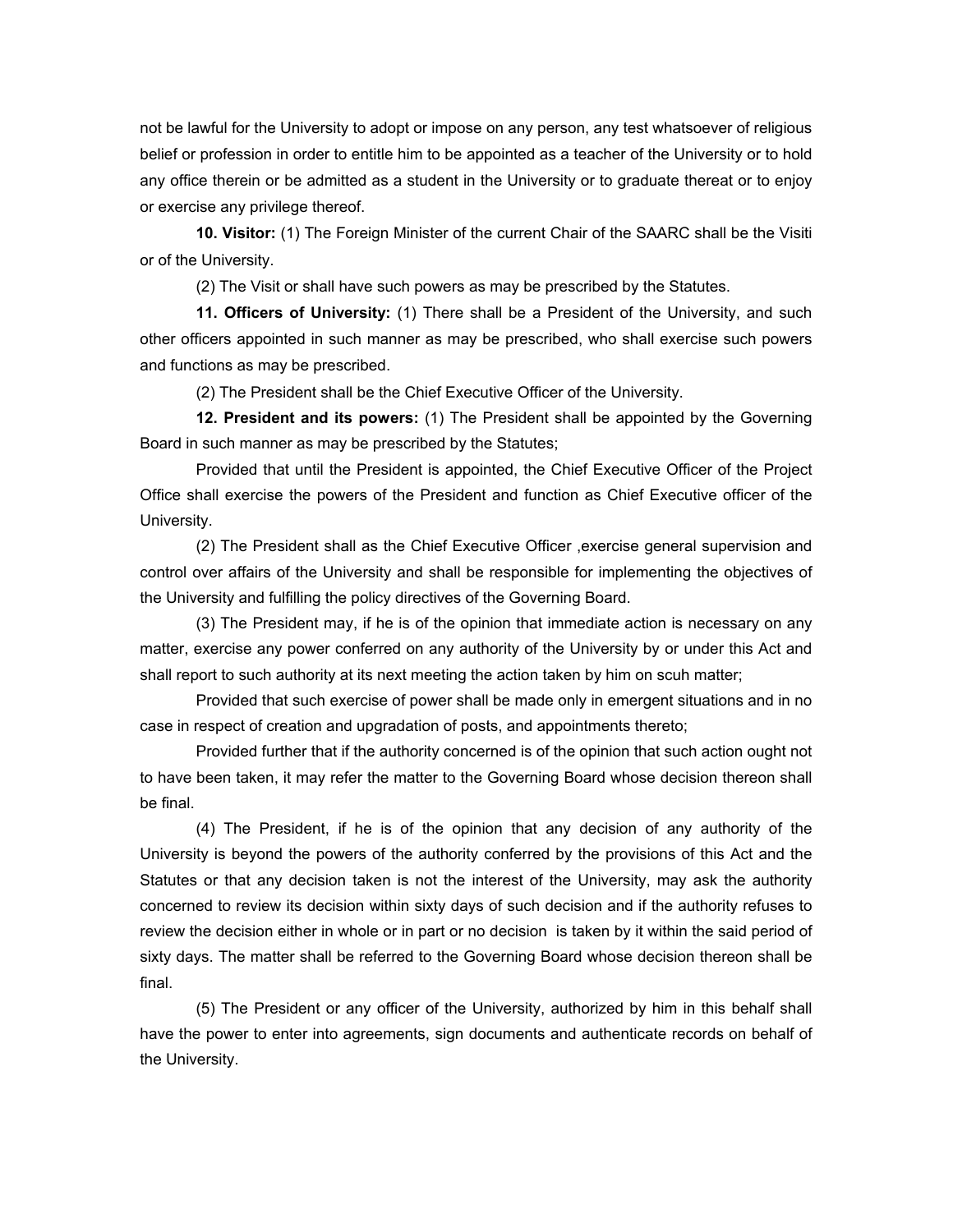(6) The President shall exercise such other powers as may be prescribed by the Statutes.

**13. Other officers:** The manner of appointment and powers and duties of other officers of the University shall be such as may be prescribed by the Statutes.

**14. Privileges and immunities of President and academic staff:** The University, the President and the members of the academic staff and where applicable. Their dependents or members of the family, shall enjoy such privileges and immunities as the Central Government may notify under section 3 of the United Nations (Privileges and Immunities)Act, 1947 (46 of 1947).

**15. Authorities of University:** The following shall be the authorities of the University-

(a) the Executive Council,

(b) the Academic Council ,and

 (c) such other authorities as may be declared by the Governing Board in the Statutes to be the authorities of the University.

**16. Executive Council:** (1) The Executive Council shall be the executive body of the University and shall exercise powers to give effect to the directions or decisions of the President and the Governing Board.

(2) The constitution of the Executive Council, the term of office of its members and its powers and functions shall be such as may be prescribed by the Statutes.

**17. Academic Council:** (1) The Academic Council shall be the principal academic body of the University and shall subject to the provisions of this Act, the Statutes and Regulations, Coordinate and exercise general supervision over the academic policies of the University.

(2) The constitution of the Academic Council, the term of office of its members and its powers and functions shall be such as may be prescribed by the Statutes.

**18. Constitution of other authorities:** The constitution of the authorities under clause (c) of Section 15 the terms of the office of the members of such authorities and their powers and duties shall be such as may be prescribed by the Statutes.

**19. Faculties and Departments**: (1) the University shall have such faculties as may be prescribed by the Statutes.

(2) Each Faculty shall have such Departments or Schools of Studies as are prescribed by the Statutes, and each Department or Schools of Studies shall have such subjects of study as may, be assigned to it by Regulations.

**20. Statutes:** (1) Subject to the provisions of this Act, the Statutes may provided for all or any of the following matters namely:

(a) powers of the Visitor;

(b) powers of the Chairperson of the Governing Board;

(c) manner of appointment of the President and its powers;

(d) the constitution, powers and functions of the Executive Council, Academic Council and other authorities and bodies of the University;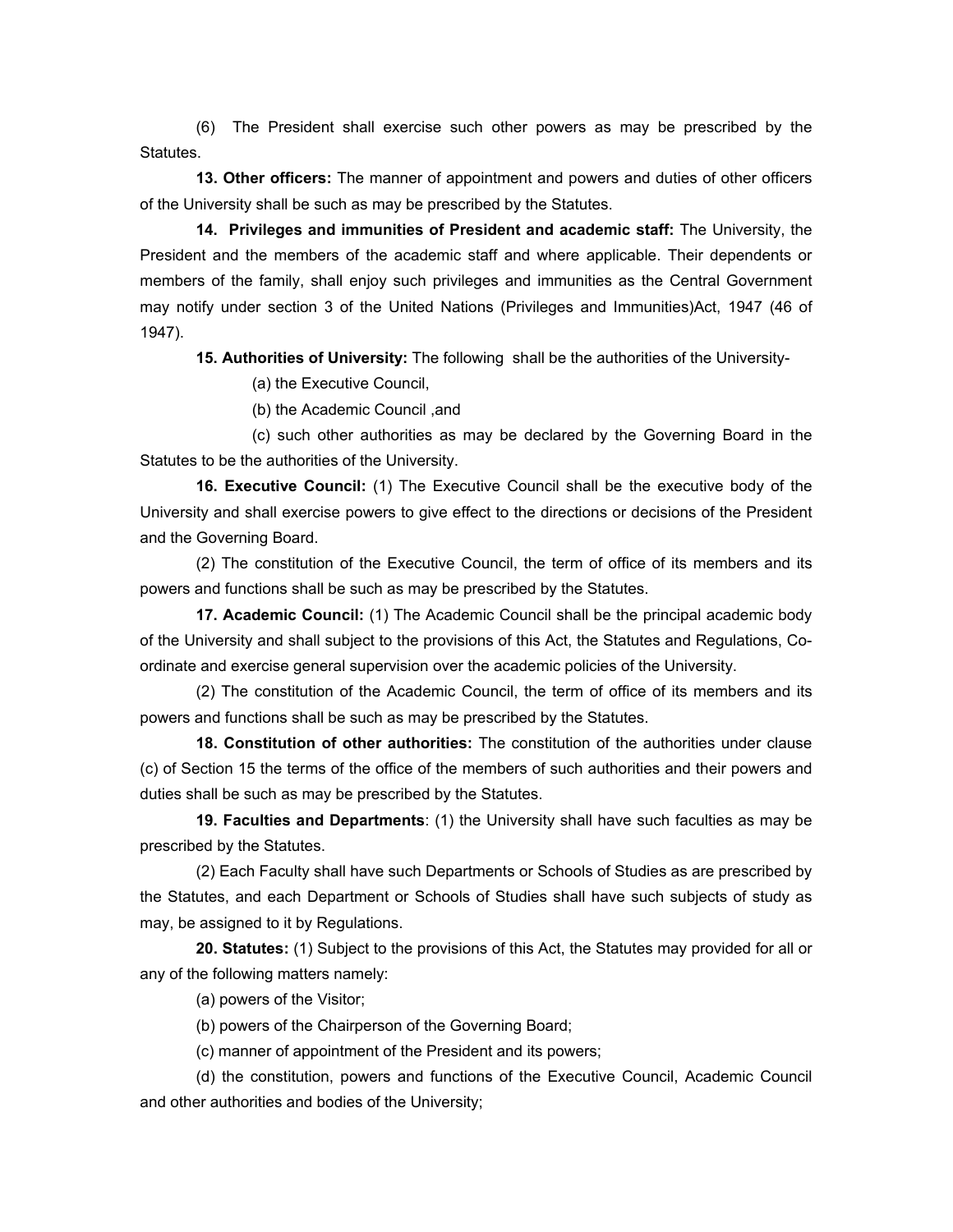(e) categories of academic staff;

(f) appointment of teachers academic staff and other employees of the University;

(g) establishment of faculties of the University;

(h) the conditions under which institution may be admitted to the privileges of the University and the withdrawal of such privileges;

(i) the conferment of honorary degrees;

(j) delegation of powers vested in the authorities or officers of the University;

(k) setting up of a machinery for redressal of grievances between employees or the students and the University; and

(l) all other matters which by this Act are to be or may be provided for by the statutes.

(2) The First Statutes shall be those as may be made for the operation of the University by the Inter-Governmental Steering Committee of the SAARC

(3) The Governing Board may, from time to time make new or additional Statutes or may amend or repeal the Statutes referred to in sub-section (2):

Provided that the Governing Board shall not make, amend or repeal any Statute affecting the status ,powers or constitution of any authority of the University until such authority has been given an opportunity of expressing an opinion in writing in the proposed changes and any opinion so expressed has been considered by the Governing Board.

**21. Regulations:** (1) Subject to the provisions of this Act and the Statutes, the Regulations may provide for all or any of the following matters, namely:

(a) the admission and enrolment of students to the University and institutions maintained by or admitted to the privileges of the University;

(b) the courses of study to be laid down for all degrees, diplomas and certificates of the **University** 

(c) the medium of instruction and examination;

(d) the award of degrees, diplomas, certificates and other academic distinctions, the qualifications for the same and the means to be taken relating to the granting and obtaining of the same;

(e) the fees to be charged for courses of study in the University and for admission to the examinations, degrees and diploms of the University;

(f) the institution of and conditions for award of fellowships, scholarships studentships and prizes;

(g) the conduct of examinations, including the term of office and manner of appointment and the duties of examining bodies examiners and moderators;

(h) the conditions of residence of students of the University;

(i) the special arrangements, if any which may be made for the residence, discipline and teaching of women students and the prescribing of special courses of studies for them;

(j) the establishment of Centres, University Institutes, Departments, Schools of Studies, Boards of Studies, specialised laboratories and Committees;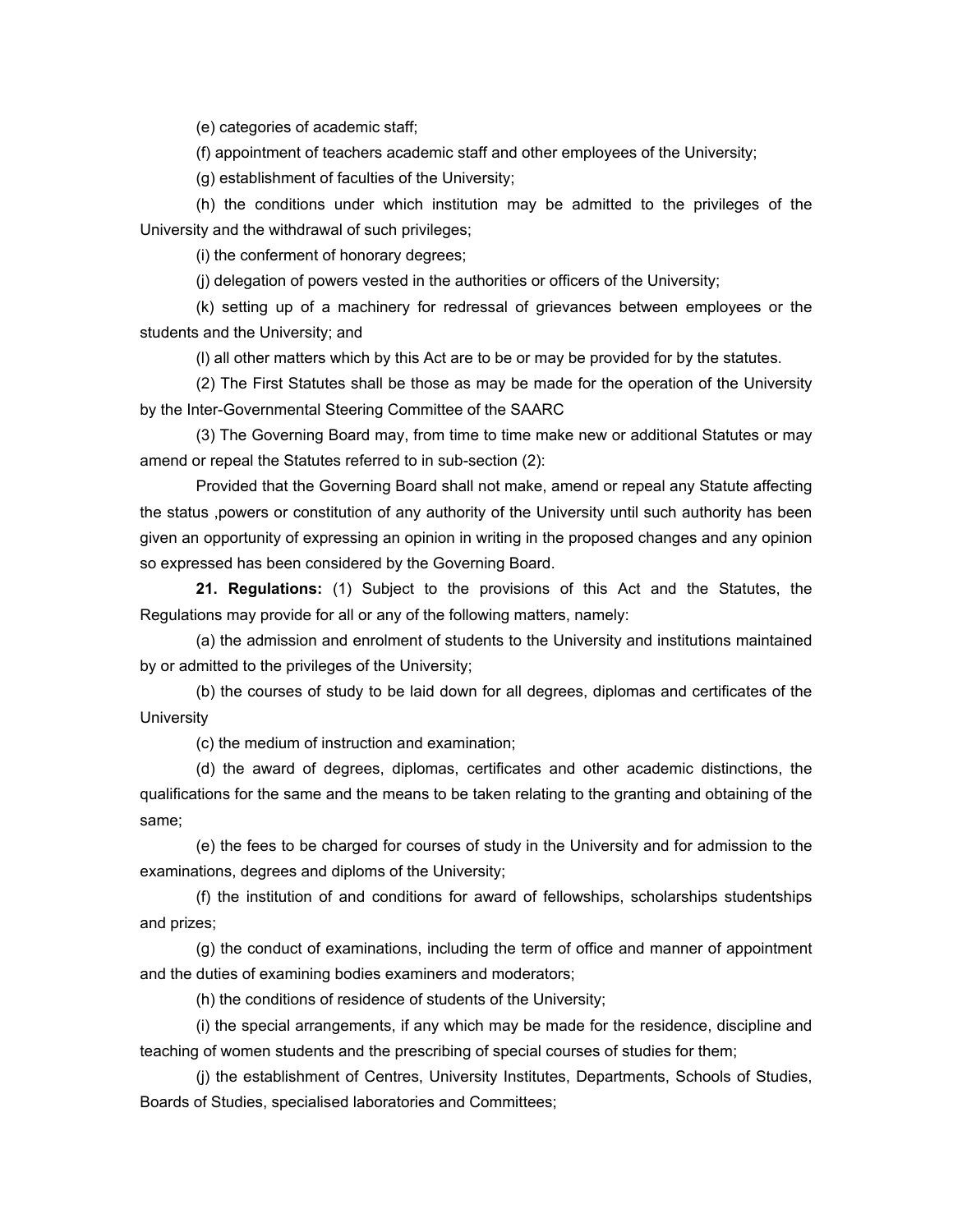(k) the creation ,composition and functions of any other body which is considered necessary for improving the academic life of the University;

(l) the manner of co-operation and collaboration with other Universities, institutions and other bodies or associations; and

(m) all other matters which by this Act or the Statutes are to be or may be provided for by the Regulations;

(2) The First Regulations shall be made by the Chief Executive Officer of the Project Office with the prior approval of the Inter-Governmental Steering Committee and the Regulations so made may be amended, repealed or added to any time by the Governing Board in the manner prescribed by the Statutes.

**22. Bye-laws:** The authorities of the University may make bye- laws consistent with this Act, the Statutes and the Regulations for the conduct of their own business and not provided for by this Act, the Statutes or the Regulations, in the manner as may be prescribed by Statutes.

**23. Power to give retrospective effect to Statutes and Regulations:** The power to make Statutes or Regulations shall include the power to give retrospective effect, from a date not earlier than the date of commencement of this Act, to the Statutes or Regulations or any of them but no retrospective effect shall be given to any Statute or Regulation so as to prejudicially affect the interests of any person to whom such Statute or Regulation may be applicable.

**24. Annual report:** (1) The annual report of the University shall be prepared under the direction of the Governing Board and shall be considered by the University at its annual meeting . The annual report of the University shall also be presented to the session of the Council of Ministers of the SAARC.

(2) The annual report of the University shall be circulated to all the SAARC Member States through the SAARC Secretariat.

**25. Audit of accounts:** (1) The accounts of the University shall, once at least in every year and at intervals of not more than fifteen months, be audited by any person or firm authorised by the Governing Board.

(2) The accounts of the University shall be audited, as per existing norms as laid down by the SAARC.

(3) The accounts, when audited shall be published, and a copy of the accounts together with the audited report shall be submitted to the Secretary-General of the SAARC.

**26. Conditions of service of employees:** (1) Every employee of the University shall be appointed under a written contract, which shall be lodged with the University and a copy of which shall be furnished to the employee concerned.

(2) Any dispute arising out of the contract between the University and any employee shall be referred to the Tribunal for Arbitration constituted for that purpose.

(3) The decision of the Tribunal shall be final and no suit shall lie in any court in respect of the matters decided by the Tribunal.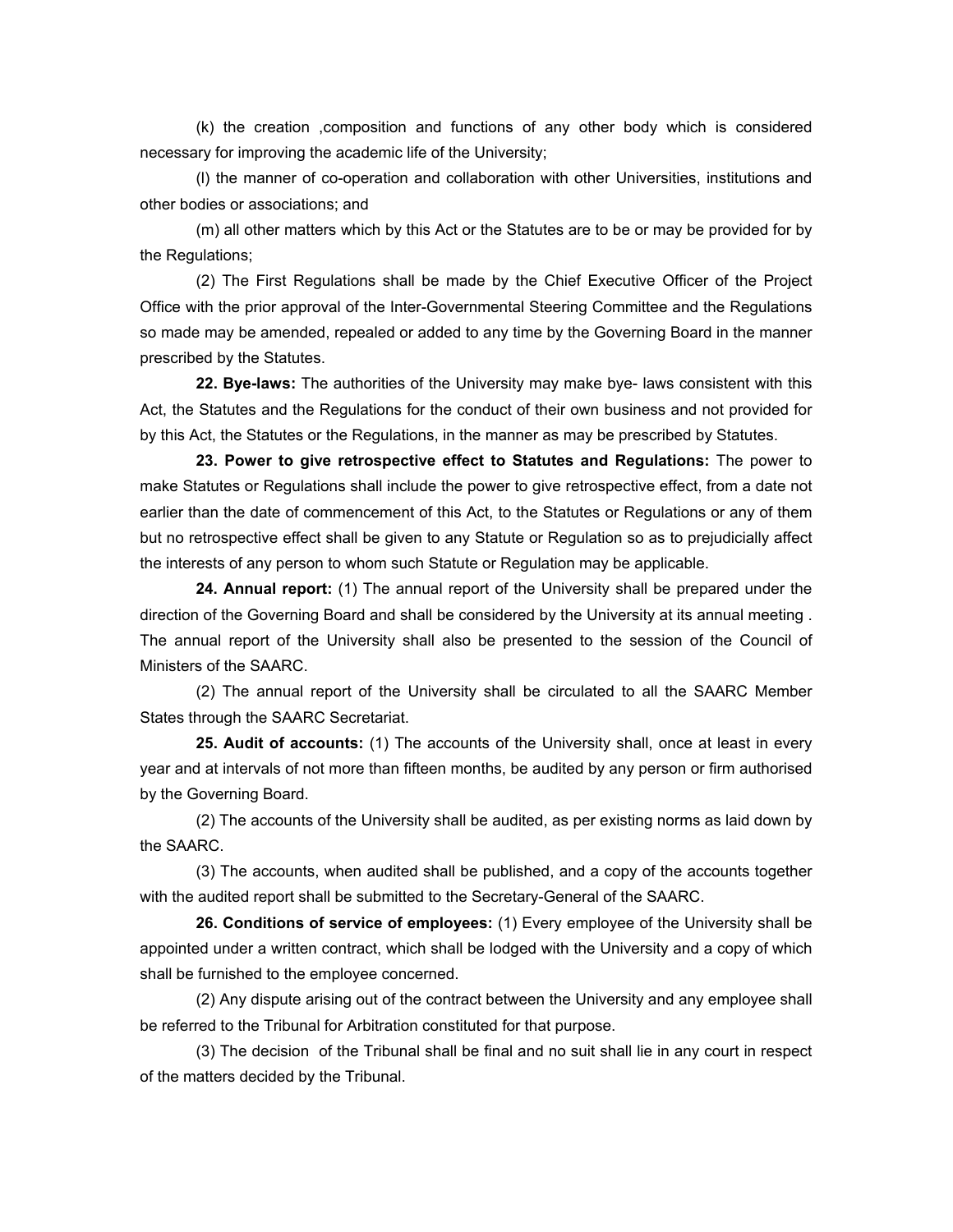(4) The procedure for regulating the work of the Tribunal under sub-section (2) shall be prescribed by the Statutes.

**27. Procedure of arbitration in disciplinary cases against students:** Any dispute arising out of any disciplinary action taken by the University against a student shall, at the request of such student, be referred to a Tribunal for Arbitration and the provisions of sub-sections (2), (3) and (4) of section 26 shall as far as may be apply to the reference made under this section.

**28. Proceeding of University authorities or bodies not invalidated by vacancies:** No act or proceedings of the University or any of its authorities or bodies shall be invalid merely by reason of the existence of a vacancy or vacancies among its members.

**29. Protection of action taken in good faith:** No suit or other legal proceeding shall lie against the University, any of its officers or employees for anything which is in good faith done or intended to be done in pursuance of any of the provisions of this Act.

**30. Reference to SAARC Arbitration Council:** All difference arising out of the interpretation or application of the Agreement shall be referred to the SAARC Arbitration Council, unless in any case it is agreed by the parties to have recourse to another mode of settlement.

**31. Statutes and Regulations and bye-laws to be published in Official Gazette and to be laid before Parliament:** (1)The Statutes Regulations and bye-laws made under this Act shall be published. in the Official Gazette.

(2) Every Statute,Regulation or bye-law made under this Act shall be laid, as soon as may be after it is made, before each House of Parliament.

**32. Power to remove difficulties:** (1) If any difficulty arises in giving effect to the provisions of this Act, the Central Government may, by order published in the Official Gazette, make such provisions, not inconsistent with the provisions of this Act, as appear to it to be necessary or expedient for removing the difficulty:

Provided that no such order shall be made under this section after the expiry of the period of three years from the commencement of this Act.

(2) Every order made under sub-section (1) shall be laid, as soon as may be after it is made, before each House of Parliament.

#### **THE SCHEDULE**

#### **(See section 3)**

## **PROVISIONS OF THE AGREEMENT TO HAVE THE FORCE OF LAW**

#### **Article 1**

#### **Establishment of the South Asian University**

1. There is hereby established an institution to be known as the South Asian University (hereinafter referred to as the ''University'') which shall be a non-state ,non-profit self governing international educational institution with a regional focus for the purposes set forth in this agreement and shall have full academic freedom for the attainment of its objectives.

- 2. The main campus of the University shall be located in India.
- 3. The University shall have full legal Personality.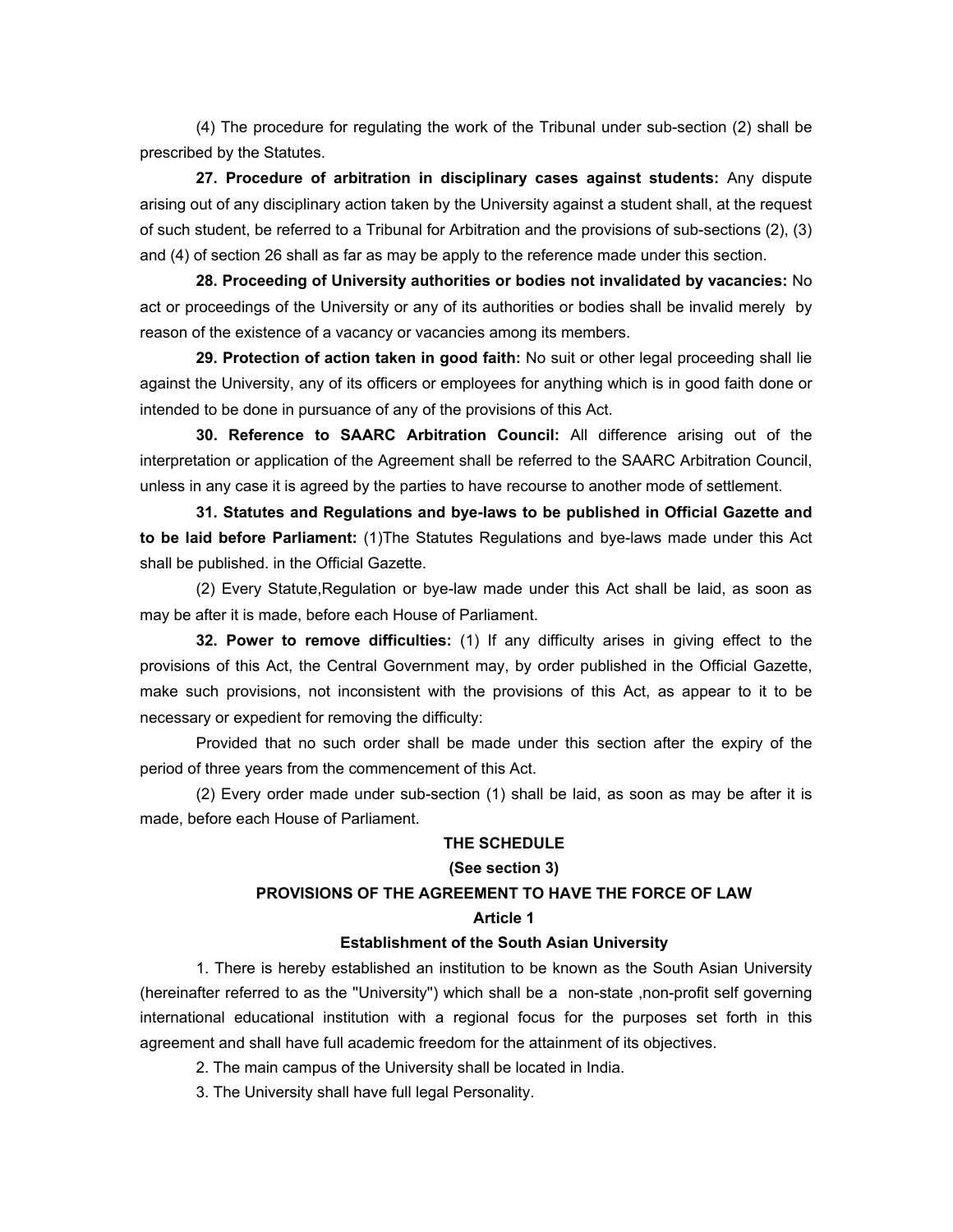- 4. The legal capacity of the University shall, inter alia, include;
	- (a) the power to confer degrees, diplomas and certificates;
	- (b) the capacity to contract;
	- (c) to sue and be sued in its name;
	- (d) to acquire, hold and dispose of properties;
	- (e) to establish campuses and centres in the region; and
	- (f) to make rules, regulations and bye-laws for the operation of the University.

### **Article 2**

## **Objectives and Functions of the South Asian University**

The objectives and functions of the University shall, inter alia, include:

1. To create a world class institution of learning that will bring together the brightest and the most dedicated students from all countries of South Asia irrespective of gender, caste, creed, disability ethnicity or socio-economic background to impart to them liberal and humane education and to give them the analytical tools needed for the pursuit of a profession and inculcate in them the qualities of leadership.

2. To build a South Asian community of learning where every student will be able to develop her/his fullest intellectual potential and to create a South Asian community by strenthening regional consciousness.

3. To impart education towards capacity building of the South Asian nations in the domain of science, technology and other areas of higher learning vital for improving their quality of life.

4. To contribute to the promotion of regional peace and security by bringing together the future leaders of South Asia, and enhancing their understanding of each others; perspectives.

5. To foster in the students sound civic sense and to train them to become useful citizens of democratic societies.

## **Article 3**

## **Funding**

The University shall be non-profit public –private partnership, which will seek support from each of the national Governments of member states and from other sources but will be autonomous and accountable to its board of trustees/governors.

## **Article 4**

## **The Fiscal Status**

1. The University and its campuses and centres shall be exempted. in the state where it is located, from paying and from collecting all direct and indirect forms of taxes and duties for the establishment and operations of the University.

2. The University shall enjoy treatment in relation to priorities rates and charges for utilities that are not less favourable than that accorded to state owned enterprises and universities.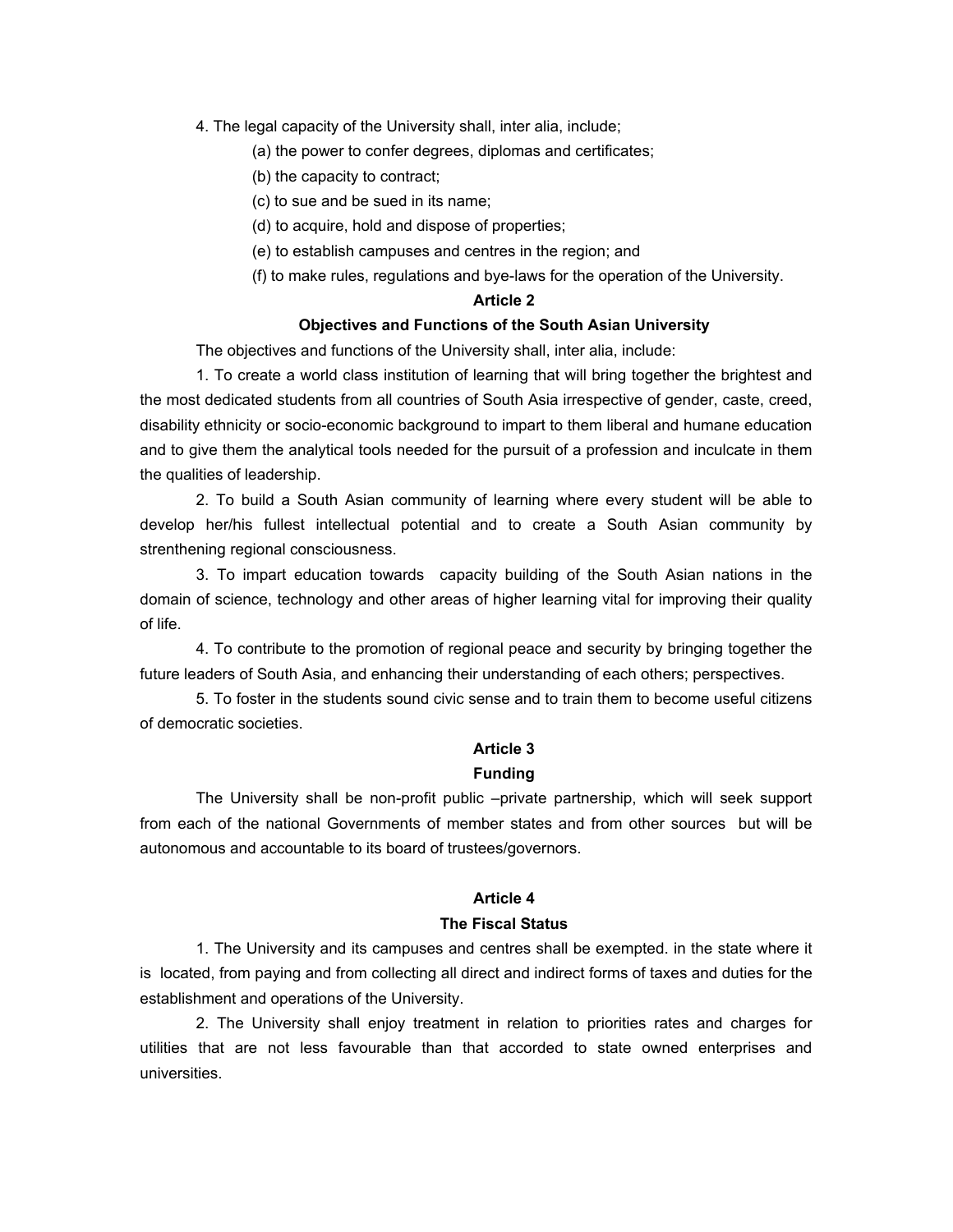3. The University has the right to accept inter vivos as well as testmentary gifts. contributions, and donations in cash or in kind for the objectives of the University. All such gifts and donations from any legal or physical person are fully deductible without any limit against the income of such donor or contributor in the respective Founding States.

4. Taxation and social protection of the citizens of the Founding States employed by the University shall be regulated in accordance with the respective national legislation of the respective States. The employees of the University from countries other than the host country will be governed by the income-tax laws of the home countries and will not be taxed as per the laws of the host country.

## **Article 5**

#### **Governance Structure**

1. The University shall be governed by a Governing Board composed of two members from each member state and will be headed by a Chairperson. The Chairperson shall be elected from among the members of the Governing Board.

2. Each member of the Governing Board shall serve office for a fixed term of three years and shall not hold office for more than two consecutive terms. The members shall be selected from amongst the distinguished persons from the region and shall be responsible for the overall policies and directions of the University. The powers and functions of the Chairperson of the Governing Board and the role of the Board shall be decided as per the rules and regulations of the University.

3. The University shall be headed by a President appointed by the Governing Board. The appointment tenure, powers and functions shall be decided as per the rules and regulations of the University.

4. The President shall also be the Chief Executive Officer (CEO) and an ex officio member of the Governing Board. The President as the CEO of the University, will report to the Board and hold office at the pleasure of the Board. He will be responsible for implementing the vision and the foundation statement of the University ensuring the purpose and objectives of the University, upholding uniformly high academic standards, and fulfilling the policy directives of the Board of the University.

5. The President as the Chief Executive officer of the University shall act under direction of the Governing Board. The President shall be assisted by an Executive Council The President shall constitute the Academic Council, different committees and appoint the principal officers of the University as per bye-laws.

### **Article 6**

### **Visa and Resident Permit**

The Member states shall provide appropriate visas to the students. faculty and staff for travel in all the SAARC Member States and grant necessary resident permit for students faculty and administrative staff to work in the University and its different campuses, centres and collaborative educational institutions.